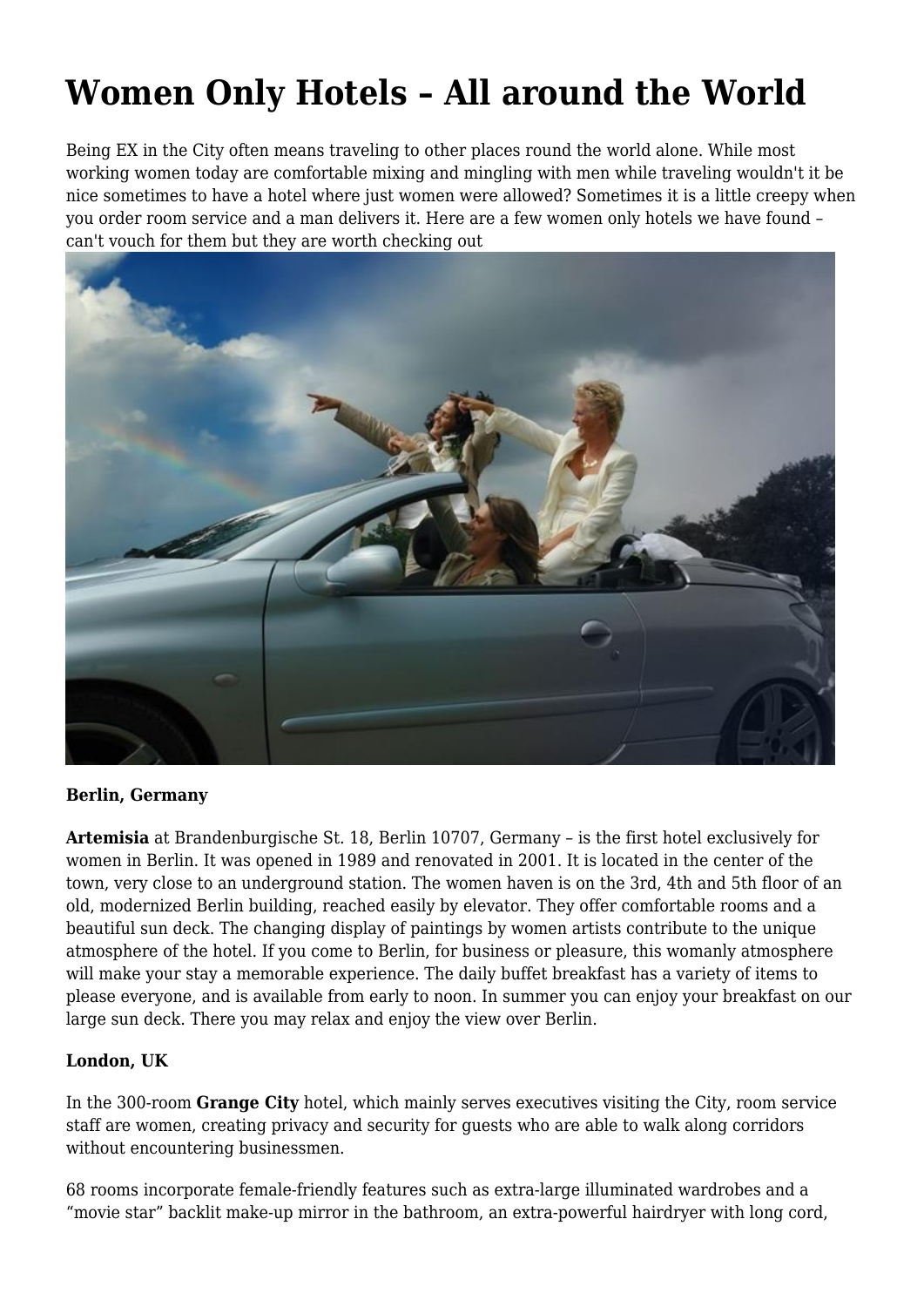and, for security, a spy-hole and chain lock. The room service staff is female so women can order breakfast and stay in their pajamas

# **Zurich, Switzerland**

A group of businesswomen in Zurich have opened the first hotel in the city exclusively for women – **Lady's First Hotel**. Designed by a well-known female architect, "Lady's First" is an oasis of calm in the midst of the hectic city. As a well-travelled businesswoman, Schneider knows what women want from a medium-priced hotel. Housed in a late 19th century building in a trendy district of the city, Lady's First boldly combines new and old, offers a spacious sauna and relaxation area, and adds simple touches that are often overlooked, but make the difference between a pleasant and unpleasant stay.

> **N e w D e l h i , I n d i a**



Delhi now claims to be the first Indian city to have a women-only hotel floor at **ITC Maurya Sheraton**. A five-star option for the well heeled, but a welcome move nevertheless. Named so femininely Eva, the floor has women butlers, a woman chef, safety equipments fitted in the rooms and on the floor. For the lady guests' safety and comfort.

The upholstery, the toiletries, the bedspreads with floral prints, the folding ironing board and iron in the closet, the plasma screen TV, the choice of soft drinks and miniatures in the mini bar... all have visible feminine touches about them.

"Lady guests prefer these rooms particularly for their safety. So, we have video phones in each room to check from inside who's at the door. We screen all her calls if she wants it. We pick and drop her at the airport. And importantly, we bar men from entering this floor including the hotel staff. The lifts don't stop at the Eva floor unless you have the room key with you and you swipe it on the lift board," explains Ms. Vasan. For those willing to take a swig after a long day at work, the floor also has an option of a women-only lounge.